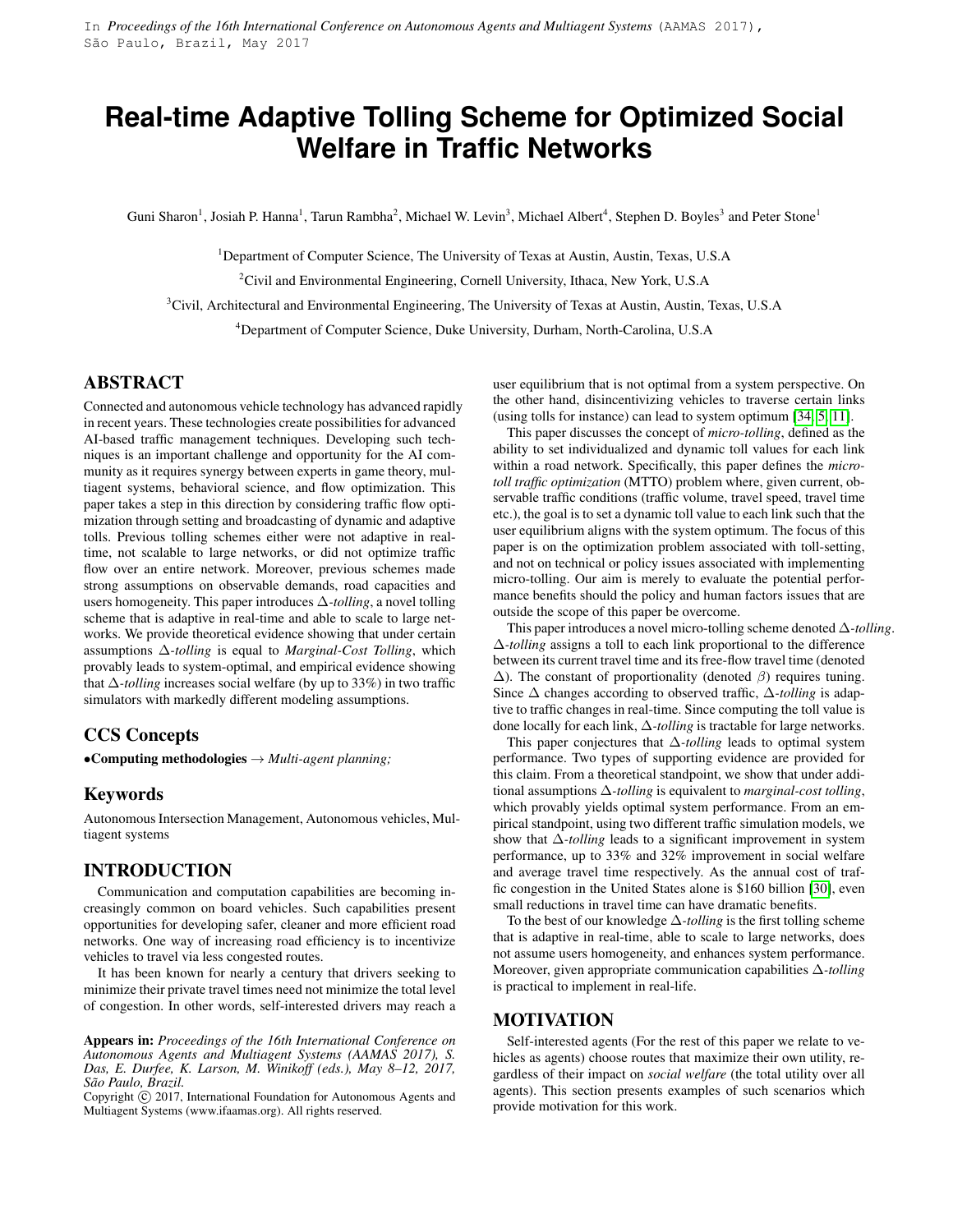<span id="page-1-0"></span>

Figure 1: An example road network. One origin  $(O)$ , two destinations  $(D_1, D_2)$ , a low capacity link (dotted line) and an infinite capacity link (solid line).

For the rest of this paper we assume that an agent's utility is the negative of travel cost, defined as the sum of travel time (converted to cost units through an agent-specific value of time, VOT) and money spent (tolls). Each agent seeks a route leading from its current location to its desired destination. In the user equilibrium (UE) state, agents' route choices are such that no single agent can improve his or her utility from a unilateral change in route, and in the system optimum (SO) state, agents' route choices are such that social welfare is maximized. Note that if VOT is homogeneous over all agents, maximizing social welfare is equivalent to minimizing average travel time. For the following example we assume homogeneous VOT.

Figure [1](#page-1-0) contrasts the UE and SO states (this example was first presented by Pigou ([\[34\]](#page-8-0))). The example problem consists of: one origin (O), one destination ( $D_1$ ) (for now ignore destination  $D_2$ ), a low capacity link representing a side-road shortcut (dotted line) and an infinite-capacity link representing a highway (solid line). In contrast to the highway, the shortcut is susceptible to congestion due to its low capacity.

A fixed number of agents are heading from  $O$  to  $D_1$ . Assume that units are chosen so that the travel time on the shortcut equals the fraction of the overall traffic using that road (e.g., if half of the agents travel via the shortcut, the travel time on it will be 0.5), and so that all drivers have a VOT of 1. Since the highway has infinite capacity, its travel time is 1 regardless of the amount of agents using it.

Define  $v_s$  (and  $v_h = 1 - v_s$ ) as the fraction of the overall traffic traveling via the shortcut (highway). The travel time  $(t)$  on the shortcut (highway) is a function of  $v_s$  (or  $v_h$  for the highway) and is defined by  $t(v_s) = v_s$  (and  $t_{D_1}(v_h) = 1$  for the highway). The proportional travel time (travel time multiplied by the fraction of traffic) on the shortcut is  $v_s^2$  (and  $1 \cdot v_h = 1 - v_s$  for the highway).

In the SO state, the average travel time (the negative of social welfare here),  $f(v_s) = v_s^2 + (1 - v_s)$ , is minimized. Using the derivative of the travel time function,  $f'(v_s) = 2v_s - 1$ , we find the system optimum to be at  $2v_s - 1 = 0 \Rightarrow v_s = 0.5$ . In the UE state, agents will choose to go via the shortcut (traveling for  $v_s$ hours) as long as it is faster than traveling via the highway (until its travel time reaches 1). As a result, in this example,  $v_s = 1$  in the UE while  $v_s = 0.5$  in the SO. Setting a toll of 0.5 on the shortcut will shift the UE state to one where  $v_s + 0.5 = 1 \Rightarrow v_s = 0.5 \Rightarrow$ UE=SO.

#### Adaptive Tolling

Building on Pigou's ([\[34\]](#page-8-0)) example, we give an example where aligning the UE with the SO requires tolls that dynamically change with traffic demands. Consider a second destination  $(D_2)$  in our example road network (Figure [1\)](#page-1-0). Similar to destination  $D_1$ , the travel time form  $O$  to  $D_2$  via the shortcut (dotted line) is equal to the fraction of the overall traffic traveling via the shortcut (heading

both to  $D_1$  and  $D_2$ ). In contrast to destination  $D_1$ , the travel time on the highway (solid line) to destination  $D_2$  is only 0.5  $(t_{D_2}(v_h)$  = 0.5).

Let z be the fraction of agents heading to destination  $D_1$  (1 –  $z$  heading to  $D_2$ ). In this example, aligning SO and UE requires assigning the shortcut a dynamic toll that is a function of z. A full proof and analysis of this scenario is provided in the Appendix.

With the need for adaptive tolling in mind, the next section defines the *micro-toll traffic optimization* problem.

#### PROBLEM DEFINITION

We define the micro-toll traffic optimization (MTTO) problem as follows:

#### Input:

- Road network as a directed graph:  $G(V, E)$ .
- Free flow travel time on each link.
- Mean VOT across all agents traversing the network.<sup>[1](#page-1-1)</sup> The VOT distribution is not assumed to be known.
- Time-varying traffic conditions on each link e, which are assumed to be visible at any time, including the number of agents on the link, traffic flow speed, and travel time.

**Output:** For each link in the network at any given time, a nonnegative toll value.

Objective: Optimize social welfare.

#### Assumptions and Desiderata

A tolling scheme for solving MTTO should satisfy the following requirements:

- Adapt to traffic conditions in real-time. Traffic demands and road capacities are dynamically changing throughout the day. The system should adapt and react to such changes.
- Scale to large, city size networks. The system should require computational effort that is linear in the network's size.
- Robust to heterogeneous VOT. The system should not assume that all agents have uniform VOT.

Based on today's communication capabilities on board connected vehicles<sup>[2](#page-1-2)</sup> we make the following assumptions:

- The location (traveled links) of each agent is visible to the toll manager, for billing purposes.
- Toll values are visible to the agents.
- Knowing the toll values and their own VOT, agents are able to optimize their route.

Note that the above assumptions are intended for connected vehicles, but may still hold even for traditional vehicles. In fact, the technology on today's smart-phones can satisfy these assumptions. Current micro-tolling implementations are based on *Electronic road pricing* (ERP) systems that use an array of sensors and electronic signage for billing and reporting toll values. There are several ERP

<span id="page-1-2"></span><span id="page-1-1"></span> $1$ Many approaches exist for estimating mean VOT [\[6,](#page-7-3) [20,](#page-7-4) [26\]](#page-7-5) without requiring individual drivers to truthfully report this information.  $2^2$ Connected vehicles are vehicles that can communicate with the following entities: other vehicles (vehicle-to-vehicle), roadside infrastructure (vehicle-to-infrastructure), and the internet.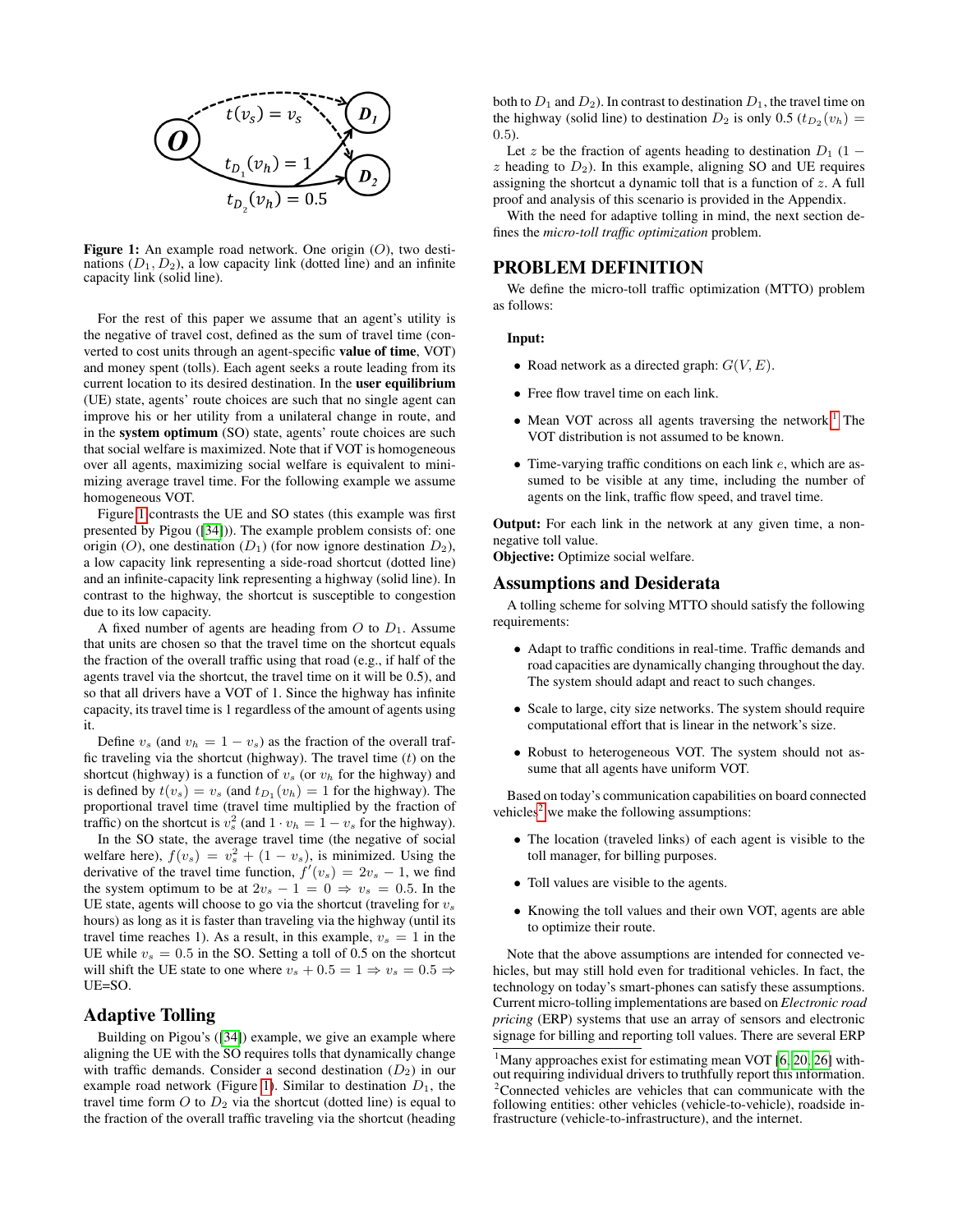implementations currently being used (e.g., in Hong Kong [\[18\]](#page-7-6) and Singapore [\[37\]](#page-8-1)). The main drawback of ERP systems is that they are expensive to implement and thus usually cover a relatively small area within a city. Currently the toll assignment scheme of such systems is fixed according to time-of-day and is not adaptive. As a result, current ERP systems might benefit from the work presented in this paper.

### PREVIOUS WORK

Road pricing has received considerable attention due to its potential to reduce congestion, and the economic fairness of charging users for the delays they cause to other travelers. It has long been established that in a static equilibrium setting, marginal tolls can eliminate the inefficiency associated with selfish routing [\[35,](#page-8-2) [5\]](#page-7-0). A detailed history along with practical aspects of congestion pricing can be found in [\[2\]](#page-7-7). However, such steady state conditions rarely exist in practice. Changes in supply, demand and other driver characteristics such as bounded rationality and value of time result in traffic that is dynamic both day-to-day and within-day. To control congestion in the presence of these factors, researchers have proposed a wide range of tolling models, based on different representations of traffic flow and different assumptions on the source of variability.

To the best of our knowledge, no previously suggested tolling scheme is equipped to solve the MTTO problem, due to one or more of the following reasons:

- Assumption that demand is known or fixed: $3$  [\[43,](#page-8-3) [19,](#page-7-8) [31\]](#page-8-4)
- Assumption that road capacity is known or fixed:<sup>[4](#page-2-1)</sup> [\[19,](#page-7-8) [28,](#page-7-9) [44\]](#page-8-5)
- Assumption that VOT is homogeneous:<sup>[5](#page-2-2)</sup> [\[45,](#page-8-6) [48\]](#page-8-7)
- Assumption that traffic follows a specific model<sup>[6](#page-2-3)</sup>: [\[43,](#page-8-3) [19,](#page-7-8) [28,](#page-7-9) [15\]](#page-7-10)
- Intractability for large networks: [\[42,](#page-8-8) [28\]](#page-7-9)
- Not adaptive in real time: [\[5,](#page-7-0) [41\]](#page-8-9)
- Optimization of a single corridor, not the full network: [\[47,](#page-8-10) [16\]](#page-7-11)

Next, we present ∆*-tolling*, a novel tolling scheme that satisfies all the MTTO desiderata without making any of the above assumptions.

## DELTA-TOLLING

<span id="page-2-0"></span><sup>3</sup>Knowing the demands require all users to report their origin, destination, and departure time. Even though there is a technological capability for doing so, it is not reasonable to assume that users will cooperatively share this information.

<span id="page-2-1"></span><sup>4</sup>It is still not possible to accurately estimate the capacity due to heterogenitey in driver behavior and vehicle composition (see Figure 1 in [\[13\]](#page-7-12)). Furthermore, capacity of a roadway is not always fixed. Incidents, weather, moving bottlenecks etc. can dynamically change the capacity.

<span id="page-2-2"></span><sup>5</sup>Different drivers and vehicles differ from each other on many aspects [\[1\]](#page-7-13) assuming otherwise is not realistic.

<span id="page-2-3"></span><sup>6</sup>Given demands, capacities and toll values, a traffic model returns the expected travel times. Examples of two traffic models (mesoscopic and macroscopic) can be found in the "Empirical Study" section. Since real traffic does not accurately follow any known model, a model dependent scheme is not practical for real-life.

#### Algorithm 1: Updating tolls according to ∆*-tolling*.

1 for *each link*  $e \in E$  do 2  $\Delta$ *-tolling<sub>e</sub>* =  $\beta(t_e - T_e)$ 

<span id="page-2-7"></span>3  $\Gamma$   $\tau_e = R(\Delta$ -tolling<sub>e</sub> $) + (1 - R)\tau_e$ 

Given a MTTO problem instance, we use  $t_e$  to denote the current travel time on link  $e \in E$ , the constant  $T_e$  to denote its free flow travel time, and  $\tau_e$  to denote its current toll value. For each link,  $\Delta$ -*tolling* assigns  $\tau_e$  to be the difference between the current flow time  $(t_e)$  and the free flow time  $(T_e)$  multiplied by a parameter (β), that is,  $\tau_e = \beta(t_e - T_e)$ . The  $\Delta$ -*tolling* procedure is given in Algorithm 1. The parameter  $R$  is described later; for now, assume  $R=1$ .

Since  $\tau_e$ , as calculated by  $\Delta$ -tolling, depends on  $t_e$ ,  $\Delta$ -tolling is adaptive to traffic conditions in real-time; as the travel time on the link grows so does the toll value for that link. Calculating  $\tau_e$  using ∆*-tolling* requires a constant amount of time and can be done independently for each link. As a result, the complexity of computing tolls for an entire network is  $\Theta(|E|)$  in a centralized manner or Θ(1) when distributed. Hence ∆*-tolling* can easily scale to large networks. Moreover, ∆*-tolling* assumes full knowledge of only one variable (current travel time  $t_e$ ) and one constant (free flow travel time  $T_e$ ), and both measurements are assumed feasible according to our problem definition. Finally, we present two propositions:

- <span id="page-2-4"></span>1. Under certain assumptions on the demand and traffic model, ∆*-tolling* optimizes social welfare.
- <span id="page-2-5"></span>2. Even without these assumptions, applying ∆*-tolling* results in a significant improvement in social welfare.

It is important to note that ∆*-tolling* does not requires or assumes that agents commit to an initially chosen route. Agents may reoptimize and change their route at any point.

The rest of this paper elaborates on and proves Proposition [1,](#page-2-4) and provides an empirical argument in support of Proposition [2.](#page-2-5)

## MARGINAL COST TOLLING

It is known that charging each agent an amount equivalent to the cost it inflicts on all other agents, also known as *marginal-cost tolling* (MCT), results in optimal social welfare [\[34,](#page-8-0) [5,](#page-7-0) [11\]](#page-7-1) (assuming nonatomic flows). For instance, if an agent increases the travel time of  $v$  agents by two minutes, that agent should be charged a toll equal to the sum of the  $v$  agents' value of a two-minute delay.

Applying a MCT scheme is not feasible in practice since it requires knowing in advance the marginal delay that each agent will impose on all others. This, in turn, requires exact knowledge of future demand and roadway capacity conditions, as well as counterfactual knowledge of the network states without each driver.

Given the infeasibility of applying MCT, models for approximating MCT were suggested along the years. Such models commonly assume a *volume delay function* [\[39\]](#page-8-11). Given the volume  $(v_e)$  on a link,  $e$ , this function returns the travel time  $(t_e)$ . Assuming that the volume delay function is accurate, the derivative of the function at  $v_e = i$  returns the marginal impact of an additional vehicle using that link. Since this delay affects all  $i$  agents that are traveling the link, the MCT for the  $i^{th}$  agent equals  $\frac{dt_e}{dv_e=i}(i)$ .

#### ∆*-tolling* Equals MCT

<span id="page-2-6"></span>Any proof regarding ∆*-tolling* requires assuming a flow model. For our analysis we assume the following commonly accepted flow model: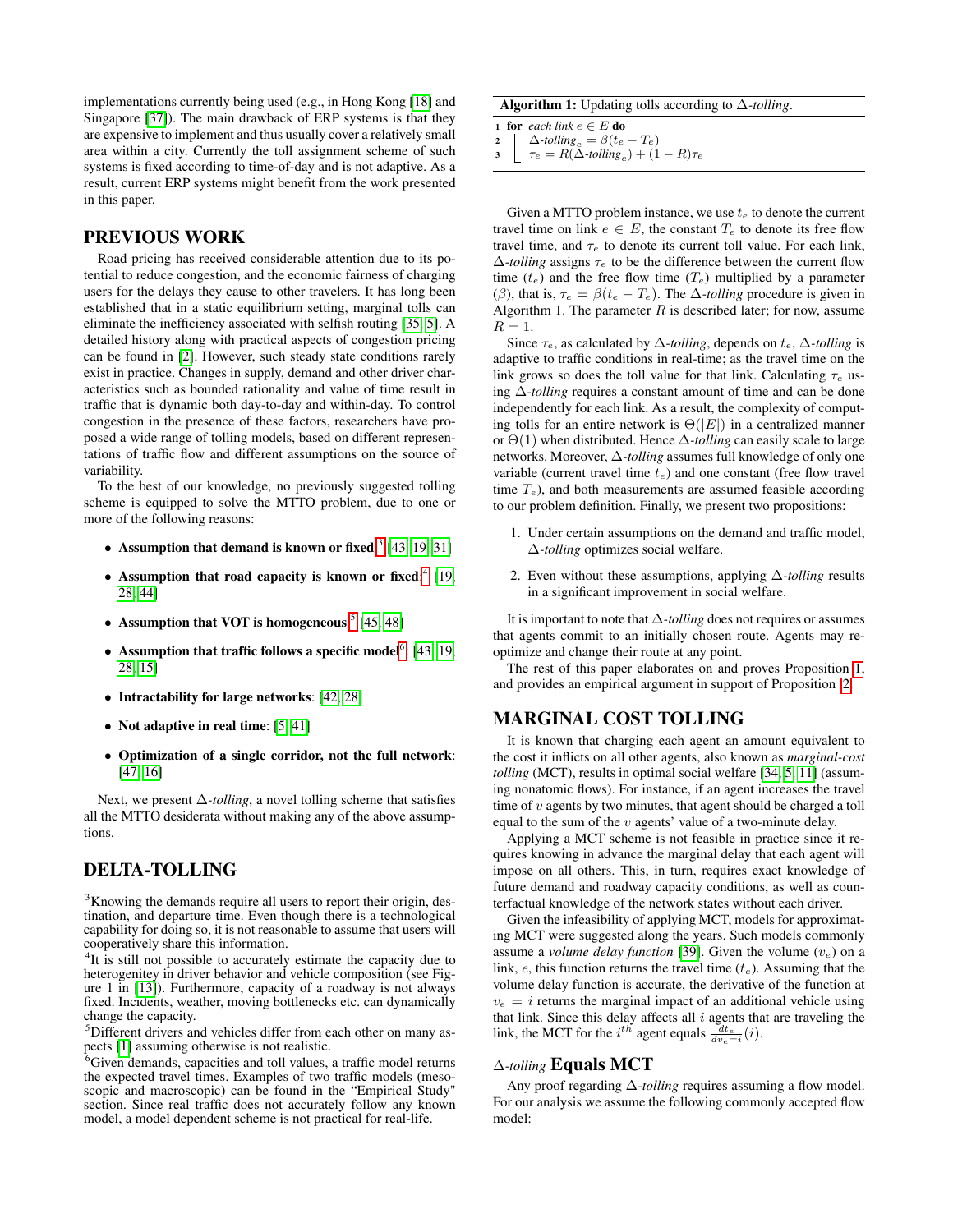ASSUMPTION 1. *The delay on each link is expressed by the BPR volume delay function,*  $t_e(v_e) = T_e(1 + \alpha(\frac{v_e}{c_e})^{\beta})$  *where*  $c_e$ *is a scale parameter related to the capacity of link*  $\tilde{e}$  *and*  $\alpha$ ,  $\beta$  *are constants (this is the same* β *used by* ∆*-tolling). The values of* α, β *is identical across all edges.*

The BPR volume delay function is widely accepted in the literature and has been validated in field tests [\[39,](#page-8-11) [21\]](#page-7-14).

<span id="page-3-1"></span>LEMMA 1. *Under the above assumption, the tolls computed by* ∆*-tolling are equal to MCT.*

Proof: We express the BPR volume delay function as: (1)  $t_e(v_e) = T_e + av_e^{-\beta}$  where  $a = T_e \frac{\alpha}{c_e^{-\beta}}$ .

MCT is defined as the derivative of the delay function  $(\frac{dt_e(v_e)}{dw_e})$ multiplied by the traffic volume  $(v_e)$ . So we get:

(2)  $MCT_e = v_e \frac{dt_e(v_e)}{dv_e} = v_e (\beta a v_e^{-\beta - 1}) = \beta a v_e^{-\beta} = \beta (T_e +$  $av_e\,{}^{\beta}-T_e).$ 

Combining (1) and (2) we get:  $MCT_e = \beta(t_e - T_e) = \Delta$ -tolling<sub>e</sub>.  $\Box$ 

## OSCILLATION EFFECT AND TOLL SPIKES

Under Assumption [1,](#page-2-6) ∆*-tolling* calculates the marginal impact of an agent according to current traffic conditions. In other words, ∆*-tolling* as calculated at a given time step, i, and for a given link,  $e$ , equals MCT for an agent entering  $e$  at time  $i$ . By contrast,  $\Delta$ -tolling (as calculated at time step i) might be different than MCT for an agent entering the link at a later time step  $(> i)$ . In a road network, agents often plan a full origin to destination route prior to embarking. The route chosen by an agent is optimized according to current traffic conditions and tolls. This might lead to an oscillation effect as demonstrated in the following example.

| Time |                     | Shortcut |   | Highway |  |   |
|------|---------------------|----------|---|---------|--|---|
| step | $\boldsymbol{\eta}$ |          |   | $\eta$  |  |   |
|      |                     | 0        |   | 0       |  | 0 |
|      |                     |          |   | 0       |  | 0 |
| 2    |                     | 0        | O |         |  | 0 |
|      |                     |          |   |         |  | ſ |

Assume that time is discretized into time steps and that an agent planing its route at time step  $i$  will traverse the system at time step  $i+1$ . Reconsider our example network from Figure [1](#page-1-0) with a single destination,  $D_1$  (disregard  $D_2$ ). Assume that  $\Delta$ -*tolling* is used and that at  $i = 0$  the network is empty and tolls are 0 for both links. Table [3](#page-0-0) specifies the flow volume  $(v)$ , travel time  $(t)$  and toll value ( $\tau$ ) for both the highway and shortcut at each time step. At  $i = 0$ the travel time equals 0 on the shortcut and 1 on the highway. As a result, all agents planning at  $i = 0$  will choose the shortcut causing it to congest, travel time would increase to 1 and so will the toll affiliated with it. All agents planning at  $i = 1$  would thus choose to travel via the highway. As a result, the shortcut will remain empty at  $i = 2$  and its travel time and toll will reduce to 0. This phenomenon, where all agents choose to go via the shortcut in one time step and the highway in the next, will repeat itself, resulting in sub optimal system performance.

Moreover, if the BPR function isn't assumed, tolls may unpredictably spike due to traffic irregularities. For instance, whenever a traffic light turns red, traffic stops and the toll set by ∆*-tolling* spikes. On the other hand, when the light turns green traffic flow resumes and the toll drops.

#### Avoiding Oscillation and Spikes

Given an oracle that can predict future traffic conditions oscillation could easily be avoided. In such a scenario the anticipated toll for a future time step  $i$  would be calculated according to the predicted conditions at step i and a stable UE would be reached. Unfortunately, predicting traffic congestion is currently infeasible [\[29\]](#page-7-15), let alone predicting congestion when factoring in tolls.

To deal with oscillation and spikes, under the assumption that predicting congestion is not possible, we introduce the responsiveness parameter R. This parameter defines an exponential smoothing of the toll values over time, where  $\tau_e(i) = R \cdot \Delta$ -tolling<sub>e</sub> $(i)$  +  $(1 - R)\tau_e(i - 1)$  (Line [3](#page-2-7) in Algorithm 1),  $\tau_e(i)$  is the toll value assigned to link *e* at time step *i*, and  $\Delta$ -*tolling*<sub>e</sub>(*i*) is  $\Delta$ -*tolling* as calculated for link e at time step i. Define  $\tau_e(-1) = 0$  for all links. Note that this variant (∆*-tolling* with R) requires no extra communication or computation capabilities. When  $R = 1$  the system responds immediately to changes in traffic but is susceptible to oscillation and spikes. On the other hand, as  $R \to 0$  the tolls are stable, but also are unresponsive to changes in traffic conditions. For any extreme case a low enough R value would eliminate oscillation and spikes but at the cost of responsiveness.

#### EMPIRICAL STUDY

Assumption [1](#page-2-6) is amenable to mathematical analysis, but abstracts many details of traffic behavior which can be significant in practice, including the effects of travel time variations due to traffic lights (as mentioned above). Therefore, we complement our theoretical analysis by evaluating ∆*-tolling* using established traffic simulators.[7](#page-3-0) Existing traffic simulators can be divided into three main classes:

Macroscopic models — These models use volume delay functions to model congestion, as described above. On the one hand, macroscopic models do not model the evolution of traffic over time. On the other hand, they have nice mathematical properties that admit efficient algorithms and provable convergence for large networks. Such models are still used by many planning organizations [\[7\]](#page-7-16).

Mesoscopic models — These model the evolution of traffic according to the kinematic wave theory of traffic flow [\[36,](#page-8-12) [27\]](#page-7-17), and are tractable for solving dynamic traffic assignment on large networks yet improve on macroscopic models by including dynamic travel times and queue spillback. They are well-established [\[7\]](#page-7-16) and have been calibrated to match observed travel times and link counts for city networks.

Microscopic models — These are the most detailed models [\[14,](#page-7-18) [4,](#page-7-19) [12\]](#page-7-20). They simulate the exact state of each vehicle (position, heading, speed) and system (traffic lights, dynamic obstacles, road conditions) in real-time. The computational requirements of these models typically limit them to detailed study of relatively small road networks. Moreover, calibrating these models is challenging and requires distributional knowledge of vehicle characteristics (acceleration and braking rates), driver characteristics (reaction time, aggression), and system infrastructure (details of signal timing, including actuation).

This section presents results from implementing ∆*-tolling* on both macroscopic (demonstrating convergence to SO, cf. Proposition [1\)](#page-2-4), and mesoscopic models demonstrating effectiveness on city networks (Proposition [2\)](#page-2-5).

As part of this study ∆*-tolling* was also implemented and tested on the AIM micro-simulator [\[12\]](#page-7-20). Smaller road networks were considered due to the simulator's limitations. Nevertheless, general

<span id="page-3-0"></span><sup>7</sup> Field testing ∆*-tolling* with real-life traffic is infeasible at this stage due to technological and regulatory limitations.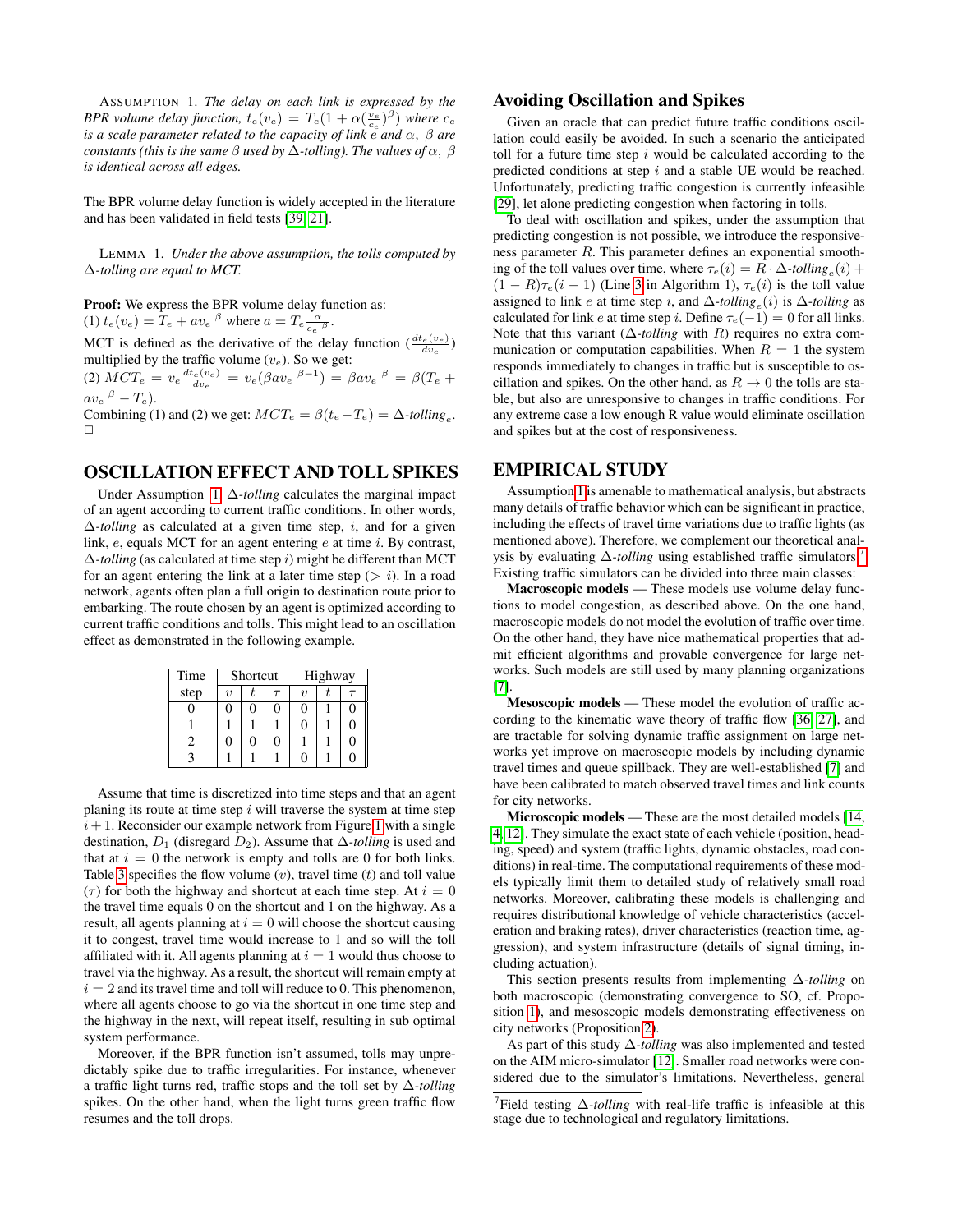trends similar to those obtained by the mesoscopic model were observed. We omit these results as they give no further insights. A detailed report on the experimental setting and results obtained by the AIM simulator can be found in [\[38\]](#page-8-13).

Note that traffic-related studies in engineering venues commonly present experimental results using only a single traffic model. Our empirical study covering three different models (macroscopic, mesoscopic, and microscopic) demonstrates that ∆*-tolling* is effective regardless of the underlying traffic model.

#### Scenarios

Each traffic scenario is defined by the following inputs:

- 1. Road network, specifying: links' length, links' capacity, traffic lights timing and speed limits.
- 2. Trips table with each trip specifying: origin, destination, departure time, type of vehicle.

For this study two scenarios were used:

Sioux Falls scenario [\[23\]](#page-7-21) — this scenario is widely used in the transportation research literature [\[3\]](#page-7-22), and consists of 76 directed links, 24 nodes (intersections) and 360,600 trips spanning 24 hours. The full scenario is accessible online

(https://github.com/bstabler/TransportationNetworks)

**Downtown Austin scenario**  $[25]$  — this network consists of 1247 directed links, 546 nodes and 62,836 trips spanning 2 hours during the morning peak. The exact trips and signals timing were measured and provided by capital area metropolitan area (CAMPO) in respond to our request.

The road networks of both scenarios are depicted in Figure [2](#page-5-0) (I). All models used in our empirical study assume that the departure times and origin-destination pairs are strict. Developing new models to study the effect of tolls on delaying departure times or changing the destinations is left for future work.

#### Macroscopic Model

The macroscopic models calculate the UE in a given scenario using Algorithm B [\[10\]](#page-7-24). At each time step the UE is calculated according to given demands, link capacities, network topology and toll values. For both scenarios the model assumed that travel times follow the BPR function with the commonly used parameters  $\beta_m =$ 4,  $\alpha = 0.15$ . We use  $\beta_m$  to denote the  $\beta$  value used by the model which may be different the the value used by ∆*-tolling*. Toll values for a given time step are updated according to traffic patterns observed in the previous time step. In the experiments presented in this paper, the algorithm was terminated when the difference between total system travel time over successive iterations was less than 0.1 minutes. Homogeneous VOT was assumed thus we report average travel time instead of social welfare for these experiments.

As was mentioned above, macro-models are useful for proving theoretical attributes regarding UE and SO (under simplified assumptions $8$ ). We use such a model to give supporting evidence for the following conjecture (supporting Proposition [1\)](#page-2-4):

<span id="page-4-1"></span>CONJECTURE 1. *Under static traffic conditions (demands, link capacities, network topology) and assuming UE emerges at each iteration (i),*  $\Delta$ -tolling would converge to SO when setting  $R =$ 1/i *(equivalent to setting the average* ∆*-tolling observed over all iterations so far).*

Note that conjecture [1](#page-4-1) differs from Lemma [1](#page-3-1) by taking into account the time leg between planning and acting. According to the macroscopic model, for instance, an agent that plans its route at time step  $i$  (according to tolls and travel times observed at time  $i$ ) will traverse the system at time step  $i+1$ . This conjecture resembles the Method of Successive Averages (MSA) for MCT convergence [\[46\]](#page-8-14), however, the MSA algorithm modifies link volumes in each iteration. In Delta-toll, link volumes are a function of tolls and the updated link volumes don't necessarily fit the MSA update rule.

Table [1](#page-4-2) presents average travel times for our two scenarios (for now ignore the "Meso" lines). In line with conjecture [1,](#page-4-1) we observed that for  $\beta = 4$ ,  $\Delta$ -*tolling* converged to the provable system optimum after 11 and 27 iterations for the Sioux Falls and Austin scenarios respectively.<sup>[9](#page-4-3)</sup>

#### Mesoscopic Simulator

Mesoscopic flow models are typically used in dynamic traffic assignment [\[7\]](#page-7-16). Dynamic traffic assignment iterates between finding shortest paths, assigning vehicles, and evaluating travel times through simulation, to find a route assignment near dynamic user equilibrium [\[25\]](#page-7-23). Mesoscopic models can be used to perform many simulations of city network traffic in a reasonable time. Most mesoscopic models use the kinematic wave theory of traffic flow, which models traffic as a compressible fluid [\[27,](#page-7-17) [36\]](#page-8-12). The kinematic wave theory models several important aspects of traffic behavior including the formation and dissipation of congestion waves over time due to bottlenecks. The kinematic wave model involves a system of partial differential equations which are solved numerically given initial and boundary conditions. One common solution method is the cell transmission model (CTM) [\[8,](#page-7-25) [9\]](#page-7-26), which is a Godunov scheme [\[17\]](#page-7-27) for the kinematic wave theory. The CTM can be used with a variety of intersection models [\[40\]](#page-8-15), including traffic signals and autonomous reservation schemes [\[24\]](#page-7-28). Using such intersection models, CTM, unlike the macro model, takes into account inter-link effects, making CTM more realistic on the one hand but intractable to compute the SO on the other. We use such a model (CTM) to give supporting evidence for Proposition [2.](#page-2-5)

Our experiments required two adaptations to the CTM model:

- Allowing agents to change routes adaptively in response to dynamic travel times and tolls. When arriving to a node (intersection) each agent calculates and follows its optimal route according to currently observed traffic conditions (tolls and travel times).
- When running CTM, agents seeking to enter a link might be blocked if that link is fully occupied and no free space exists. To avoid traffic gridlock (agents are blocking each other in

<span id="page-4-3"></span><sup>9</sup>No statistical significance tests are provided for the Macroscopic results since this model is deterministic.

<span id="page-4-2"></span>

| Scenario        | No tolls | $\beta=1$ | $\beta=2$ | $\beta = 4$ | $\beta = 8$ |  |  |  |  |
|-----------------|----------|-----------|-----------|-------------|-------------|--|--|--|--|
| Sioux Falls     |          |           |           |             |             |  |  |  |  |
| Macro           | 20.74    | 20.09     | 19.98     | 19.95       | 19.96       |  |  |  |  |
| Meso            | 24.74    | 20.28     | 20.08     | 19.92       | 20.26       |  |  |  |  |
| Downtown Austin |          |           |           |             |             |  |  |  |  |
| Macro           | 21.92    | 21.81     | 21.79     | 21.78       | 21.79       |  |  |  |  |
| Meso            | 20.67    | 16.06     | 15.64     | 15.82       | 17.39       |  |  |  |  |

**Table 1:** Average travel time (Minutes) for different  $\beta$  values (as defined for ∆*-tolling*) using Macroscopic and Mesoscopic (R =  $10^{-4}$ ) models.

<span id="page-4-0"></span><sup>&</sup>lt;sup>8</sup>Macroscopic models assume that the link delay function truly reflects all delays imposed on traffic including inter-link effects (intersections).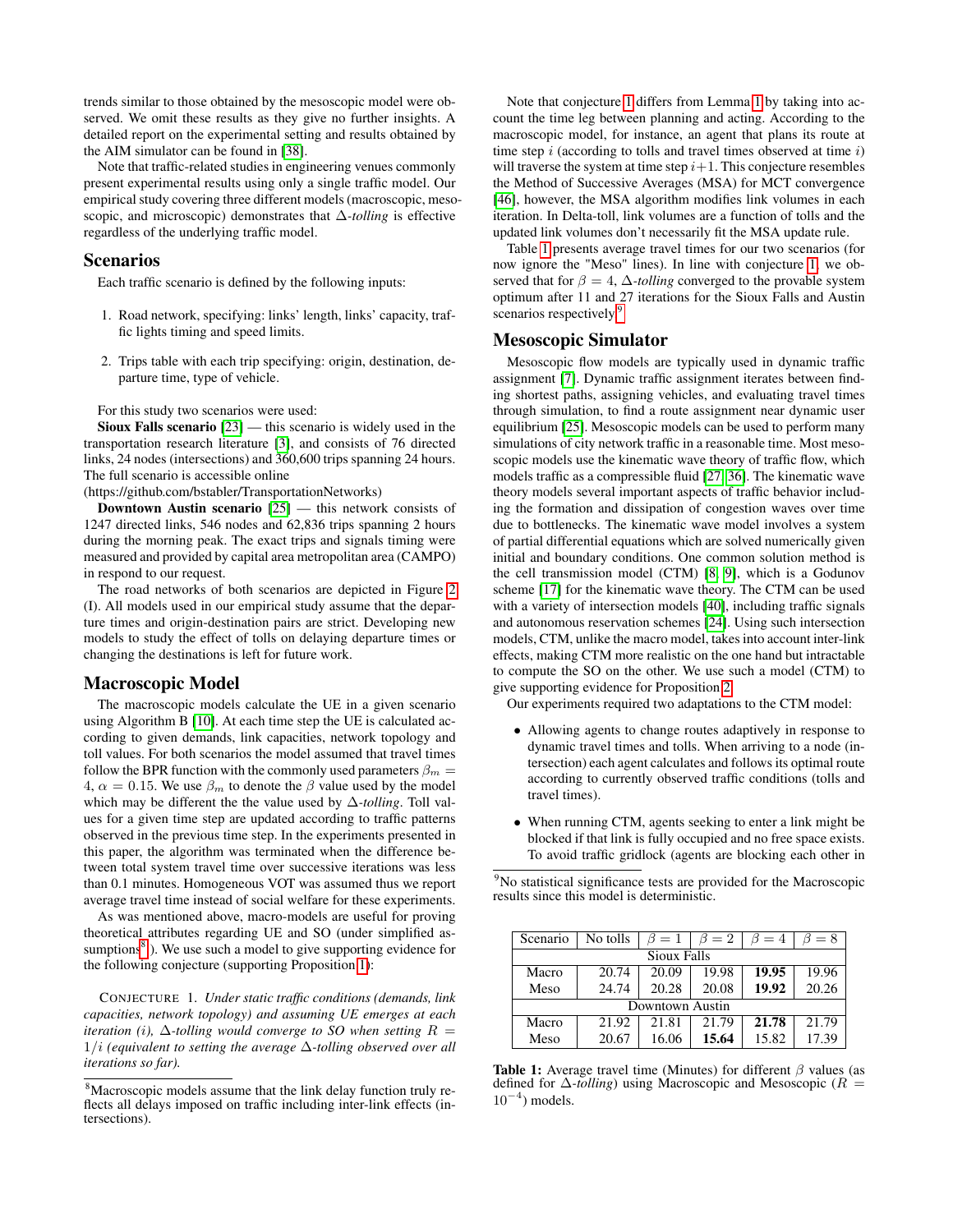<span id="page-5-0"></span>

Figure 2: Mesoscopic results for the Sioux Falls (top row) and Austin (bottom row) scenarios. I: Sioux Falls network (all intersections are traffic lights), Austin network (traffic lights are marked with a red square, unmarked intersections use stop/yield signs). II: Heatmap presenting social welfare for β vs R. Darker color represents worse social welfare.  $\beta = 0$  represents no tolls. III: R vs social welfare (constant β value  $=$  4) each data point is an average over 10 full scenario runs. IV: Time vs social welfare ( $\beta$  = 4) each data point is an average over the past 500 simulated seconds.

a cycle), if an agent is blocked for more than 96 seconds it is assigned a different path to its destination while avoiding the blocked link (value of 96 seconds resulted in the best performance, with regards to social welfare, when no tolls are considered). If no such path exists its current path is not changed.

• Due to the dynamic nature of traffic and toll values, agents are required to constantly re-optimize their route and adjust towards the lowest cost path leading to their destination, where the cost of the path equals the travel time times VOT plus tolls.

For running the Sioux Falls scenario under CTM we used an adapted version suitable for a dynamic traffic assignment [\[24\]](#page-7-28). The adapted scenario consist of 28,835 trips over 3 hours and traffic signal timing based on Webster's formula [\[22\]](#page-7-29). The Austin scenario, on the other hand, is originally suitable for a dynamic traffic assignment and also includes real traffic light timing. The mesoscopic model for both Sioux Falls and downtown Austin use dynamic network loading and demands meaning that travel times and congestion vary with time.

Results are provided in Figure [2](#page-5-0) as three plots for each of the two scenarios. Each data point represents an average of 10 full scenarios.[10](#page-5-1) 95% confidence intervals are provided when applicable. Social welfare is reported as average utility instead of total utility for ease of presentation. For the purpose of social welfare analysis we assume that collected tolls are redistributed (as tax reductions for instance).

In general we observe that similar trends arise from both scenarios as we specify next. The first plot (II) is a heatmap showing how different combinations of the  $\beta$  and R parameters affect system performance (with regards to social welfare). We can observe that for any fixed value for one parameter there is a value for the second parameter that achieves near optimal performance. Hence, for the following experiments we set a constant  $\beta = 4$  value. The second plot (III) shows the average social welfare over all agents for a given  $R$  value. High  $R$  values (close to 1) hurt overall performance (due to oscillation, as was explained above). Very low R values (close to 0) make no difference (tolls remain insignificant). An R value of about  $10^{-4}$  yielded the best performance of 26% and 33% increase in social welfare for the Sioux Falls and Austin scenarios respectively. The third plot (IV) presents a breakdown of the average social welfare into time intervals. The demands (number of agents embarking on each time step) are also presented as a function of time. Results are presented for three representative R values  $(10^{-3}, 10^{-4}, 10^{-5})$  as well as no tolls. We can see, again, that a  $R = 10^{-4}$  yields best performance during peak hour as well as helping to delay the formation of congestion.

Table [1](#page-4-2) also presents average travel times for the Meso-model. We observe a 24% and 32% reduction in average travel time for

<span id="page-5-1"></span> $10$ In each scenario the VOT assigned to each agent was randomly chosen using a Dagum distribution with parameters  $\hat{a}$  =

<sup>22, 020.6,</sup>  $\hat{b} = 2.7926$ ,  $\hat{c} = 0.2977$ , which models personal incomes in USA [\[32\]](#page-8-16).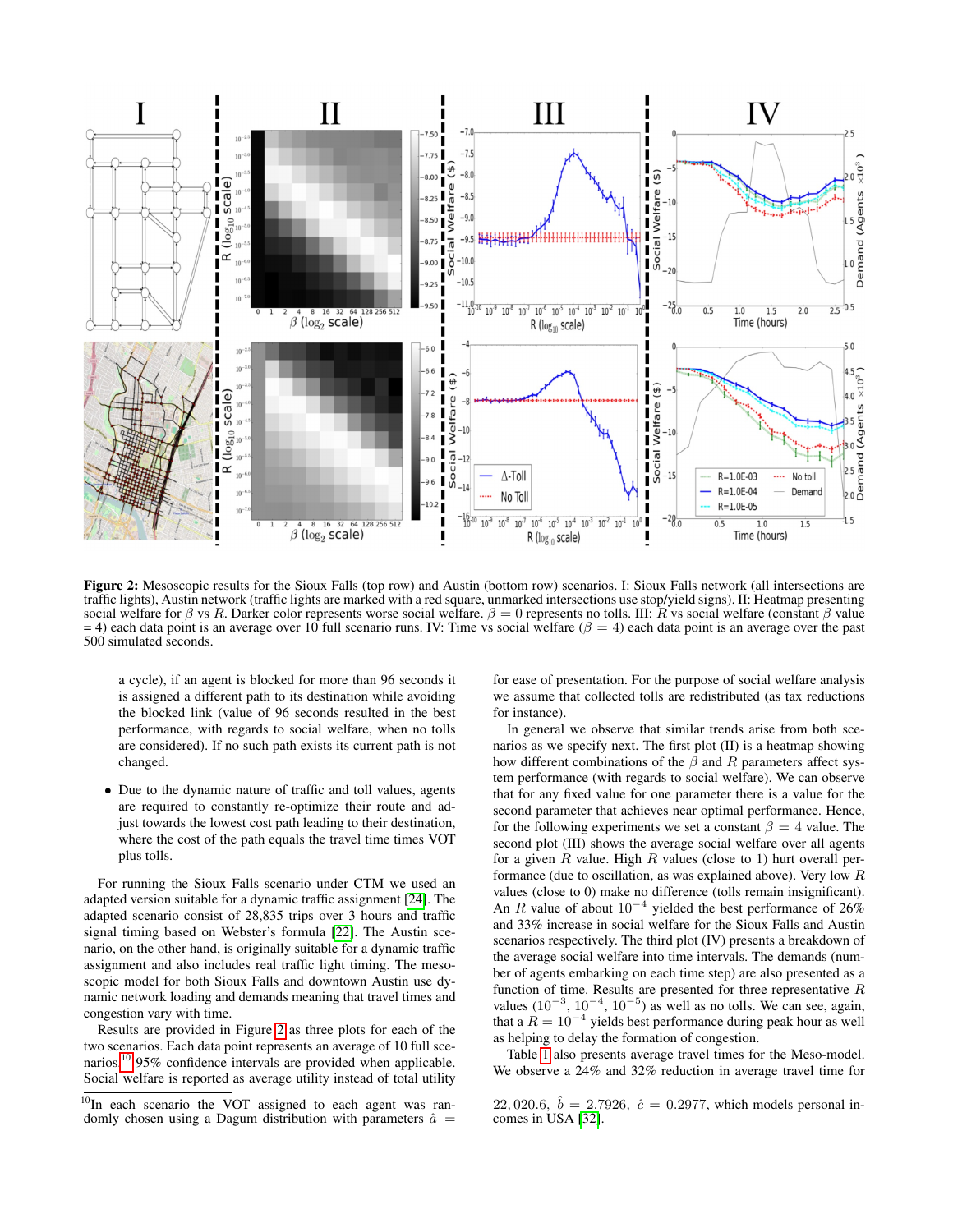Sioux Falls and Austin respectively when ∆*-tolling* is applied. The observed reduction in travel time is proportionally smaller compared to the increase in social welfare due to heterogeneous VOT.

Note that the benefits of ∆*-tolling* observed under the macromodel are significantly lower compared to those observed by the meso-model. This is because the volume delay functions in the macro-model do not explicitly enforce capacities. The meso-model strictly prohibits flows from exceeding capacity which results in spillbacks. Spillbacks can dramatically increase travel time during periods when demand exceeds capacity.

#### **CONCLUSIONS**

This paper discusses the micro-toll traffic optimization (MTTO) problem where tolls should be assigned to every link in a road network. The objective in MTTO is that self-interested agents would reach a user equilibrium that is optimal from a system perspective.

A novel tolling scheme denoted ∆*-tolling* is presented and analyzed. We show that under simplifying assumptions, ∆*-tolling* is equivalent to marginal-cost tolling, which is known to yield optimal system performance. Empirical results are provided, supporting the claim that ∆*-tolling* results in system optimum under the simplifying assumptions of a macroscopic-model. Next, the effectiveness of ∆*-tolling* is presented when using a more realistic mesoscopic traffic simulator showing a 33% increase in social welfare when ∆*-tolling* is applied in downtown Austin during rush hour.

This paper looks into the future and assumes that all agents are connected and have full knowledge of tolls and travel times while acting fully rationally. Future work will deal with nowadays practical implementation issues such as partial compliance and rationality (mainly based on [\[33\]](#page-8-17)) and solving MTTO using positive incentives (instead of tolls, for political reasons).

#### ACKNOWLEDGMENTS

A portion of this work has taken place in the Learning Agents Research Group (LARG) at UT Austin. LARG research is supported in part by NSF (CNS-1330072, CNS-1305287, IIS-1637736, IIS-1651089, CMMI-1157294, CMMI-1254921, CMMI-1562291), ONR (21C184-01), AFOSR (FA9550-14-1-0087), Raytheon, Toyota, AT&T, Lockheed Martin, and the United States Department of Transportation through the Data-Supported Transportation Operations and Planning Tier I University Transportation Center. Peter Stone serves on the Board of Directors of, Cogitai, Inc. The terms of this arrangement have been reviewed and approved by the University of Texas at Austin in accordance with its policy on objectivity in research. Josiah Hanna is supported by an NSF Graduate Research Fellowship.

#### APPENDIX:

#### Example Where Adaptive Tolling Is Required

Building on Pigou's ([\[34\]](#page-8-0)) example, we give an example where aligning the UE with the SO requires tolls that dynamically change with traffic demands. Consider a second destination  $(D_2)$  in our example road network (Figure [1\)](#page-1-0). Similar to destination  $D_1$ , the travel time form O to  $D_2$  via the shortcut (dotted line) is equal to the fraction of the overall traffic traveling via the shortcut (heading both to  $D_1$  and  $D_2$ ). In contrast to destination  $D_1$ , the travel time on the highway (solid line) to destination  $D_2$  is only 0.5  $(t_{D_2}(v_h) =$ 0.5).

Let z be the fraction of agents heading to destination  $D_1$  (1 –  $z$  heading to  $D_2$ ). Next we prove that, in this example, aligning SO and UE requires assigning the shortcut a dynamic toll that is a function of z. We begin with a supporting Lemma.

<span id="page-6-0"></span>LEMMA 2. *At equilibrium, there cannot both be agents heading to*  $D_1$  *via the highway and heading to*  $D_2$  *via the shortcut.* 

**Proof:** At equilibrium, a vehicle heading to  $D_1$  will consider traversing the highway only if traveling the shortcut takes at least one unit of time. On the other hand, a vehicle heading to  $D_2$  will consider traversing the shortcut only if traveling the shortcut takes no more than  $0.5. \square$ 

Given Lemma [2,](#page-6-0) there are three complementary cases that may apply:

- 1. All agents taking the highway are heading to  $D_2$  ( $v_h$  in total) and some agents taking the shortcut are also heading to  $D_2$ . This case requires that the fraction of agents heading to  $D_1$ is smaller than the fraction taking the shortcut  $(z < v<sub>s</sub>)$ .
- 2. All agents heading to  $D_2$  are taking the highway (1 z in total) and some agents heading to  $D_1$  are also taking the highway  $((v_h) - (1 - z) = z - v_s$  in total). This case requires that the fraction of agents heading to  $D_1$  is greater than the fraction taking the shortcut  $(z > v_s)$ .
- 3. All agents heading to  $D_2$  are taking the highway and all agents heading to  $D_1$  are taking the shortcut. This case requires  $z = v_s$ .

The proportional travel time (travel time multiplied by the fraction of traffic) for case 1 is  $v_s^2$  for the shortcut and  $0.5(v_h)$  for the highway. The average travel time in this case is  $f_1(v_s) = v_s^2 +$  $0.5(1 - v_s)$ . As a result,  $f'_1(v_s) = 2v_s - 0.5$  and  $v_s = 0.25$  in the SO. In order for the SO and UE to align, a toll of 0.25 should be applied on the shortcut. This case applies when  $z < v_s \Rightarrow z < 0.25$ . The proportional travel time for case 2 is  $v_s^2$  for the shortcut and  $0.5(1-z) + 1(z - v_s)$  for the highway. The average travel time is  $f_2(v_s) = v_s^2 + 0.5(1 - z) + 1(z - v_s)$ .  $f'_2(v_s) = 2v_s - 1$  and  $v_s = 0.5$  in the SO. This case applies when  $z > v_s \Rightarrow z > 0.5$ .

Finally, the proportional travel time for case 3 (where  $z = v_s$ ) is  $z^2$ for the shortcut and  $0.5(1-z)$  for the highway. The average travel time is  $f_3(z) = z^2 + 0.5(1 - z)$ .

<span id="page-6-2"></span>LEMMA 3. *For*  $0.25 \le z \le 0.5$  *case 3 represents the SO.* 

**Proof:** If case 3 is not the SO than directing some of the flow heading to  $D_1$  via the highway **xor** directing some of the flow heading to  $D_2$  via the shortcut can decrease average travel time.<sup>[11](#page-6-1)</sup> We treat each of these two cases separately:

- 1. Directing  $\delta > 0$  flow heading to  $D_1$  via the highway: In this case, the average travel time equals  $(z - \delta)^2 + 0.5(1 (z) + 1(\delta) = z^2 + 0.5(1 - z) - 2\delta z + \delta^2 + \delta = f_3(z) 2\delta z + \delta^2 + \delta$ . Reducing average travel time (compared to  $f_3(z)$ ) requires  $-2\delta z + \delta^2 + \delta < 0 \Rightarrow \delta < 2z - 1$ . There is no  $\delta > 0$  that satisfies this requirement when  $z < 0.5$ .
- 2. Directing  $\delta > 0$  flow heading to  $D_2$  via the shortcut: In this case, the average travel time equals  $(z + \delta)^2 + 0.5(1 (z - \delta) = z^2 + 0.5(1 - z) + 2\delta z + \delta^2 - 0.5\delta = f_3(z) +$  $2\delta z + \delta^2 - 0.5\delta$ . Reducing average travel time (compared to  $f_3(z)$ ) requires  $2\delta z + \delta^2 - 0.5\delta < 0 \Rightarrow \delta < 0.5 - 2z$ . There is no  $\delta > 0$  that satisfies this requirement when  $z > 0.25$ .

<span id="page-6-1"></span><sup>&</sup>lt;sup>11</sup>It is never beneficial to direct vehicles heading to  $D_1$  via the highway while simultaneously directing vehicles heading to  $D_2$  via the shortcut as proven in Lemma [2.](#page-6-0)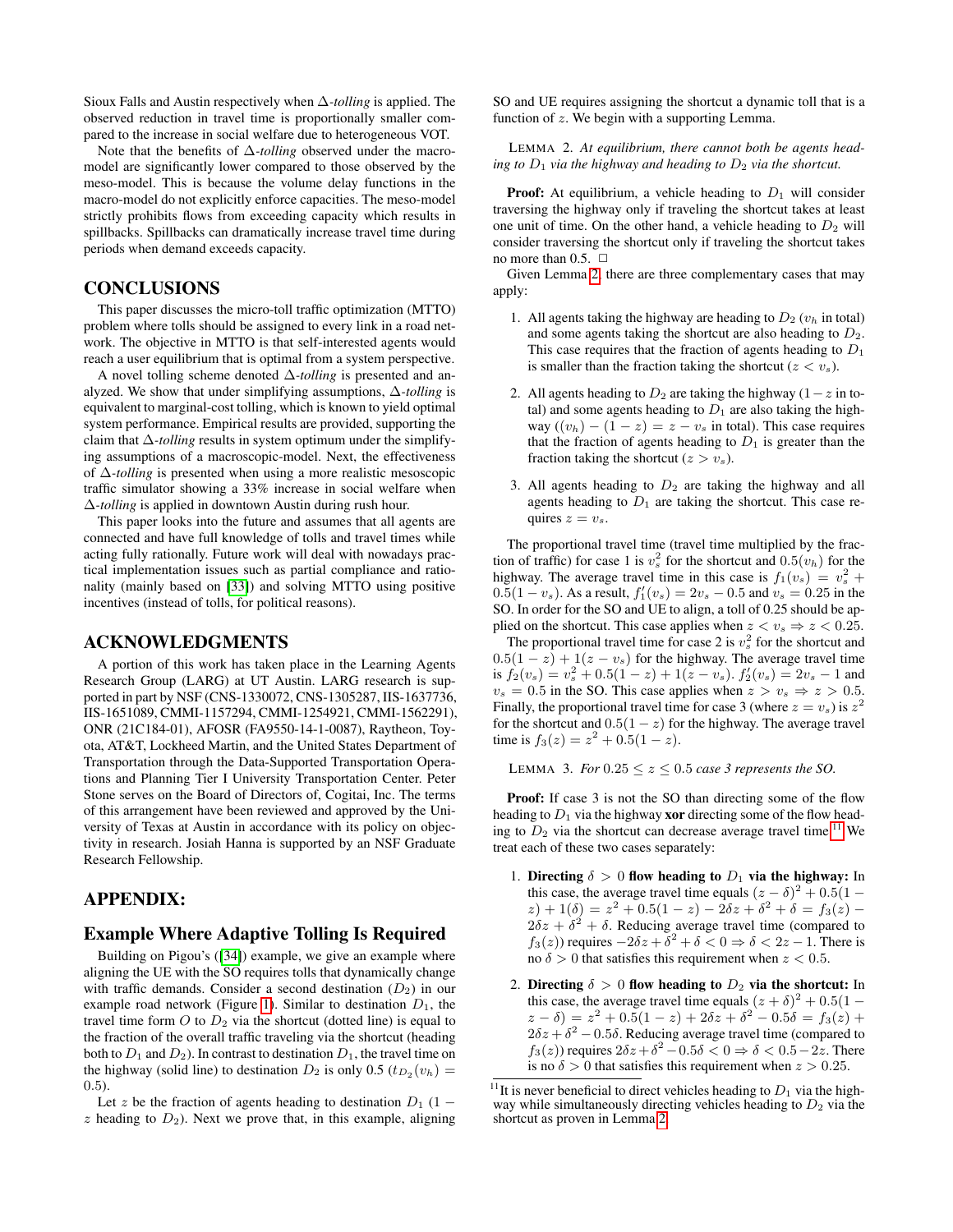$\Box$ 

According to Lemma [3,](#page-6-2) case 3 is SO for  $0.25 \le z \le 0.5$ . For case 3 to apply, traveling the shortcut should cost more than 0.5 and less than 1 (travel time and toll combined). Since the travel time on the shortcut equals  $p = z$  and  $0.25 \le z \le 0.5$ , any toll from the range (0.25, 0.5) would lead to the SO and UE to align.

In this example problem, achieving SO=UE requires assigning the shortcut a dynamic toll that is a function of z: For  $z < 0.25$  the toll should be 0.25, for  $0.25 \le z \le 0.5$ , any toll value from the range  $(0.25, 0.5)$  and for  $z > 0.5$  the toll should be 0.5.

## REFERENCES

- <span id="page-7-13"></span>[1] A. Aizcorbe, B. Bridgman, and J. Nalewaik. Heterogeneous car buyers: a stylized fact. *Economics Letters*, 109(1):50–53, 2010.
- <span id="page-7-7"></span>[2] R. Arnott, A. De Palma, and R. Lindsey. A structural model of peak-period congestion: A traffic bottleneck with elastic demand. *The American Economic Review*, pages 161–179, 1993.
- <span id="page-7-22"></span>[3] H. Bar-Gera, F. Hellman, and M. Patriksson. Computational precision of traffic equilibria sensitivities in automatic network design and road pricing. *Transportation Research Part B: Methodological*, 57:485–500, 2013.
- <span id="page-7-19"></span>[4] J. Barceló, E. Codina, J. Casas, J. L. Ferrer, and D. García. Microscopic traffic simulation. *Journal of Intelligent & Robotic Systems*, 41(2):173–203, 2005.
- <span id="page-7-0"></span>[5] M. Beckmann, C. B. McGuire, and C. B. Winsten. Studies in the economics of transportation. Technical report, 1956.
- <span id="page-7-3"></span>[6] D. Brownstone, A. Ghosh, T. F. Golob, C. Kazimi, and D. Van Amelsfort. Drivers $\tilde{A} \tilde{Z}$  willingness-to-pay to reduce travel time: evidence from the san diego i-15 congestion pricing project. *Transportation Research Part A: Policy and Practice*, 37(4):373–387, 2003.
- <span id="page-7-16"></span>[7] Y. Chiu, J. Bottom, M. Mahut, A. Paz, R. Balakrishna, T. Waller, and J. Hicks. Dynamic traffic assignment: A primer. *Transportation Research E-Circular*, (E-C153), 2011.
- <span id="page-7-25"></span>[8] C. F. Daganzo. The cell transmission model: A dynamic representation of highway traffic consistent with the hydrodynamic theory. *Transportation Research Part B: Methodological*, 28(4):269–287, 1994.
- <span id="page-7-26"></span>[9] C. F. Daganzo. The cell transmission model, part ii: network traffic. *Transportation Research Part B: Methodological*, 29(2):79–93, 1995.
- <span id="page-7-24"></span>[10] R. B. Dial. A path-based user-equilibrium traffic assignment algorithm that obviates path storage and enumeration. *Transportation Research Part B: Methodological*, 40(10):917–936, 2006.
- <span id="page-7-1"></span>[11] B. Dietrich. Über ein Paradoxon aus der Verkehrsplanung. *Unternehmensforschung*, 12:258–268, 1969.
- <span id="page-7-20"></span>[12] K. Dresner and P. Stone. A multiagent approach to autonomous intersection management. *Journal of artificial intelligence research*, pages 591–656, 2008.
- <span id="page-7-12"></span>[13] S. Fan and B. Seibold. A comparison of data-fitted first order traffic models and their second order generalizations via trajectory and sensor data. *arXiv preprint arXiv:1208.0382*, 2012.
- <span id="page-7-18"></span>[14] M. Fellendorf and P. Vortisch. Microscopic traffic flow simulator vissim. In *Fundamentals of traffic simulation*, pages 63–93. Springer, 2010.
- <span id="page-7-10"></span>[15] T. L. Friesz, D. Bernstein, and N. Kydes. Dynamic

congestion pricing in disequilibrium. *Networks and Spatial Economics*, 4(2):181–202, 2004.

- <span id="page-7-11"></span>[16] L. Gardner, H. Bar-Gera, and S. D. Boyles. Development and comparison of choice models and tolling schemes for high-occupancy/toll (HOT) facilities. *Transportation Research Part B*, 55:142–153, 2013.
- <span id="page-7-27"></span>[17] S. K. Godunov. A difference method for numerical calculation of discontinuous solutions of the equations of hydrodynamics. *Matematicheskii Sbornik*, 89(3):271–306, 1959.
- <span id="page-7-6"></span>[18] W. J. Harrison, C. Pell, P. M. Jones, and H. Ashton. Some advances in model design developed for the practical assessment of road pricing in hong kong. *Transportation Research Part A: General*, 20(2):135–143, 1986.
- <span id="page-7-8"></span>[19] D. Joksimovic, M. Bliemer, and P. Bovy. Optimal toll design problem in dynamic traffic networks with joint route and departure time choice. *Transportation Research Record: Journal of the Transportation Research Board*, (1923):61–72, 2005.
- <span id="page-7-4"></span>[20] R. Jou, Y. Chiou, K. Chen, and H. Tan. Freeway drivers $\tilde{A}Z$ willingness-to-pay for a distance-based toll rate. *Transportation Research Part A: Policy and Practice*, 46(3):549–559, 2012.
- <span id="page-7-14"></span>[21] L. Klieman, W. Zhang, V. L. Bernardin Jr, and V. Livshits. Estimation and comparison of volume delay functions for arterials and freeway hov and general purpose lanes. In *Transportation Research Board 90th Annual Meeting*, number 11-0242, 2011.
- <span id="page-7-29"></span>[22] P. Koonce, L. Rodegerdts, K. Lee, S. Quayle, S. Beaird, C. Braud, J. Bonneson, P. Tarnoff, and T. Urbanik. Traffic signal timing manual. Technical report, 2008.
- <span id="page-7-21"></span>[23] L. J. LeBlanc, E. K. Morlok, and W. P. Pierskalla. An efficient approach to solving the road network equilibrium traffic assignment problem. *Transportation Research*, 9(5):309–318, 1975.
- <span id="page-7-28"></span>[24] M. W. Levin and S. D. Boyles. Intersection auctions and reservation-based control in dynamic traffic assignment. *Transportation Research Record: Journal of the Transportation Research Board*, (2497):35–44, 2015.
- <span id="page-7-23"></span>[25] M. W. Levin, M. Pool, T. Owens, N. R. Juri, and S. T. Waller. Improving the convergence of simulation-based dynamic traffic assignment methodologies. *Networks and Spatial Economics*, 15(3):655–676, 2015.
- <span id="page-7-5"></span>[26] Z. Li, D. A. Hensher, and J. M. Rose. Willingness to pay for travel time reliability in passenger transport: a review and some new empirical evidence. *Transportation Research Part E: Logistics and Transportation Review*, 46(3):384–403, 2010.
- <span id="page-7-17"></span>[27] M. J. Lighthill and G. B. Whitham. On kinematic waves. ii. a theory of traffic flow on long crowded roads. In *Proceedings of the Royal Society of London A: Mathematical, Physical and Engineering Sciences*, volume 229, pages 317–345. The Royal Society, 1955.
- <span id="page-7-9"></span>[28] D. Lin, A. Unnikrishnan, and S. T. Waller. A dual variable approximation based heuristic for dynamic congestion pricing. *Networks and spatial economics*, 11(2):271–293, 2011.
- <span id="page-7-15"></span>[29] J. A. Lindley. Urban freeway congestion: quantification of the problem and effectiveness of potential solutions. *ITE journal*, 57(1):27–32, 1987.
- <span id="page-7-2"></span>[30] T. Lomax, D. Schrank, and B. Eisele. 2015 urban mobility scorecard, 2015. Texas Transportation Institute.